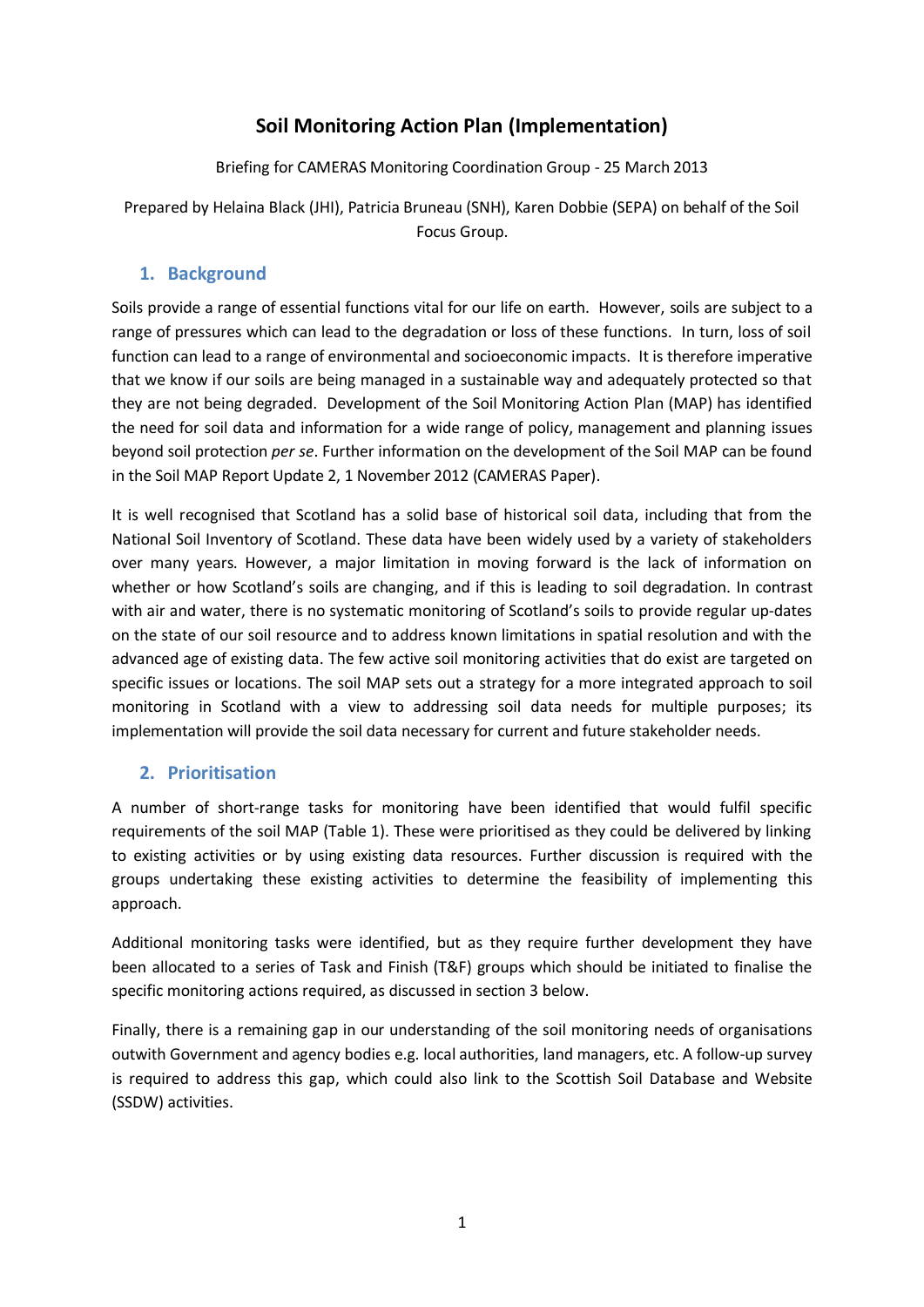#### **Table 1**. Short-range tasks for monitoring

| <b>Issues</b>                         | Links to on-going           | <b>Related area which</b> | Lead           |
|---------------------------------------|-----------------------------|---------------------------|----------------|
|                                       | activities                  | benefit                   | organisation   |
| Soil carbon and peatlands             | <b>SNH Green Stimulus</b>   | Climate change            | <b>SNH</b>     |
| Establish baseline for the status of  | <b>Peatland Restoration</b> | Biodiversity              |                |
| soil carbon in Scotland's peatlands   | Project Plan                | <b>Scottish Soil</b>      |                |
| Audit of cumulative impacts on        |                             | Framework                 |                |
| peatland soil                         |                             |                           |                |
| Soil erosion in agricultural land     | SEPA catchment walks        | Water quality             | <b>SEPA</b>    |
| How widespread is erosion of          |                             | GAEC / agriculture        |                |
| agricultural soils?                   |                             | <b>Scottish Soil</b>      |                |
|                                       |                             | Framework                 |                |
| Soil sealing                          | No on-going activities      | Planning                  | The James      |
| What is the current extent of sealing | but feasible given          | <b>Scottish Soil</b>      | Hutton         |
| on soils (i.e. current baseline)      | existing data resources     | Framework                 | Institute,     |
| What quality of soil has been lost?   |                             |                           |                |
| What are the implications of current  |                             |                           |                |
| development plans for soils?          |                             |                           |                |
| Soil nutrient status                  | <b>RESAS</b> research       | Water quality             | The James      |
| Status and trends in soil nutrients   | programme (outputs          | <b>Scottish Soil</b>      | Hutton         |
| with a focus on agricultural soils    | from the NSIS2)             | Framework                 | Institute      |
|                                       |                             |                           |                |
| <b>Forest soils</b>                   | <b>Forestry Commission</b>  | Climate change            | <b>FCS</b>     |
| Establish robust baseline for         | Scotland                    | <b>Scottish Soil</b>      |                |
| monitoring forest soils in Scotland   |                             | Framework                 |                |
| <b>Soil biodiversity</b>              | RESAS soil biodiversity     | Biodiversity              | The James      |
| Baseline for Scotland's soils         | research                    | <b>Scottish Soil</b>      | Hutton         |
|                                       |                             | Framework                 | Institute, CEH |

#### **3. Task and Finish groups, organisation and remit**

Task and Finish (T&F) groups are proposed as a practical way of finalising monitoring actions identified during the initial development of the soil MAP (Soil MAP Report Update 2, 1 November 2012). These groups would be set up for a limited period of time to bring together the relevant expertise to prioritise monitoring tasks, identify delivery mechanisms and organisations to be involved. Table 2 identifies the proposed T&F groups along with organisations that should be represented on them and the main issues to be considered. These groups are not comprehensive and it is expected that others may be required as the programme develops. Specific requirements have also been identified and will be provided to each group (Table 3). Table 4 lists a range of questions that the T&F groups will be asked to consider. The T&F groups would be coordinated via the Soil Focus Group with support from the Integrated Monitoring Programme group. The T&F groups should be set up based on existing networks to avoid duplication of effort. CAMERAS support will be required to identify individuals and groups which could take part and lead these activities.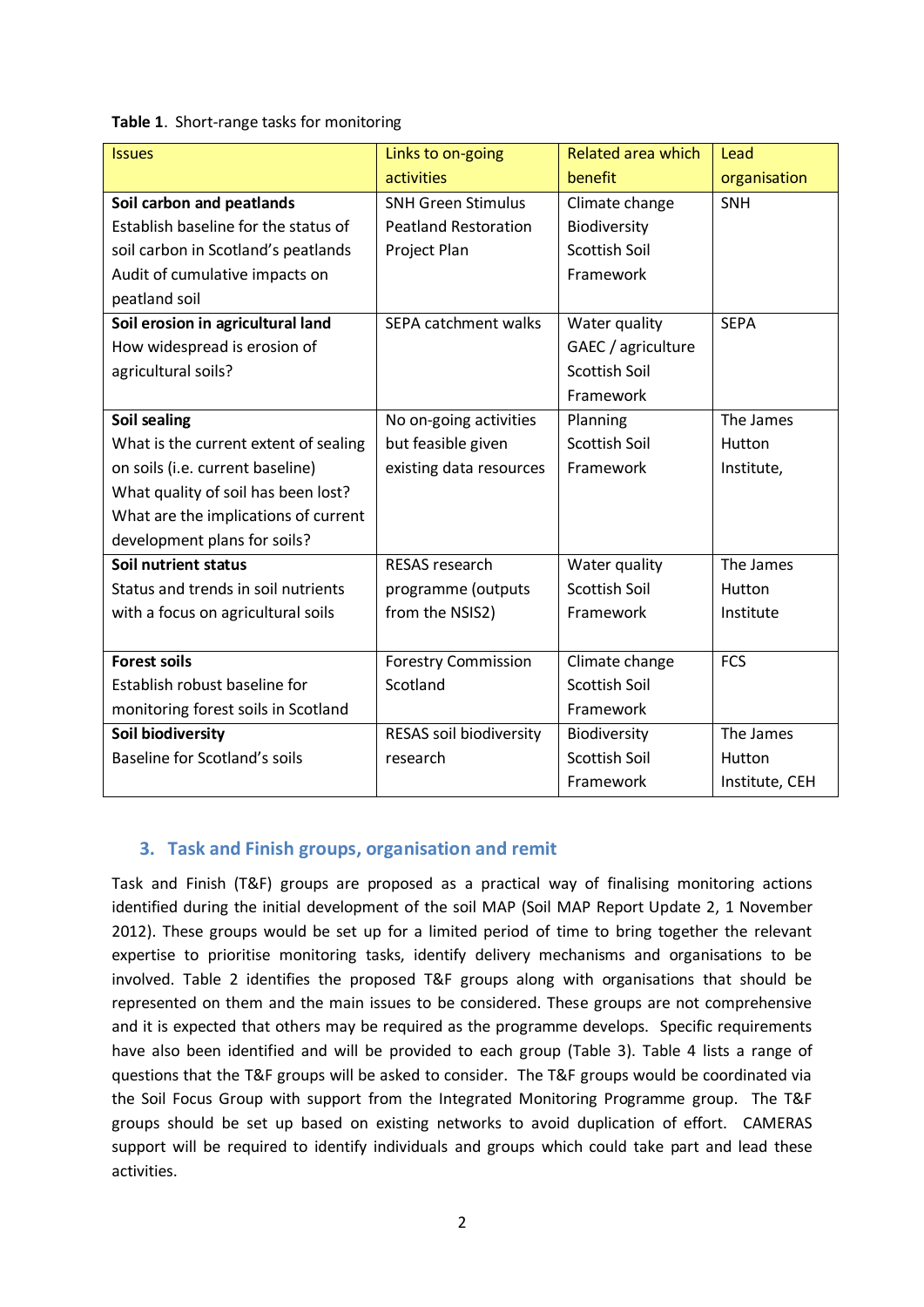| <b>Task and Finish Group</b>   | Lead                  | <b>CAMERAS</b>           | <b>MRPs</b>                      | <b>Other</b><br>organisations       | <b>Linkages</b>                                                                   | <b>Soil functions for</b><br>monitoring                                                                                                         | <b>Suggested main issues to consider</b><br>linked to SSF Soil Outcomes (not                                                                                             |
|--------------------------------|-----------------------|--------------------------|----------------------------------|-------------------------------------|-----------------------------------------------------------------------------------|-------------------------------------------------------------------------------------------------------------------------------------------------|--------------------------------------------------------------------------------------------------------------------------------------------------------------------------|
|                                |                       |                          |                                  |                                     |                                                                                   |                                                                                                                                                 | exclusive)                                                                                                                                                               |
| <b>Agriculture</b>             | JHI                   | QMS, SEPA,<br>SNH        | SRUC, JHI,<br>Rowett,<br>Moredun | NFUS, Crofting<br>Commission, CEH,  | Link to discussions on<br>SRDP, build on farmer<br>collected data (e.g.<br>SRUC)? | Food and fibre production<br>Regulating<br>Carbon / GHGs<br>Habitats/biodiversity<br>Human and animal health<br>Sustainable soils               | • food production (SO8)<br>• erosion (SO2)<br>• compaction (SO3)<br>· soil carbon (SO1)<br>• climate change (SO4)<br>• biodiversity (SO5)                                |
| <b>Woodland &amp; Forestry</b> | FCS or FR             | SNH, FCS                 | JHI                              | Commercial<br>forestry<br>(CONFOR?) | Build on existing initiative<br>between JHI and FCS on<br>soils.                  | Fibre production<br>Regulating<br>Carbon / GHGs<br>Cultural heritage<br>Habitats/biodiversity<br>Sustainable soils                              | • soil carbon (SO1)<br>• erosion (SO2)<br>• compaction (SO3)<br>• timber production (SO8)<br>• climate change (SO4)<br>• water quality (SO7)<br>• biodiversity (SO5)     |
| Peatland                       | SNH                   | FCS, SNH,<br><b>SEPA</b> | JHI                              | NFUS,<br>Env Link, CEH              | Link to Peatland Plan                                                             | Carbon / GHGs<br>Regulating<br>Habitats/biodiversity<br>Cultural heritage<br>Sustainable soils                                                  | • soil carbon (SO1)<br>• biodiversity (SO5)<br>• climate change (SO4)<br>• water quality (SO7)<br>• flooding (SO6)                                                       |
| <b>Sealing</b>                 | JHI                   | SEPA, SNH,               |                                  | BGS / local<br>authorities          |                                                                                   | Providing platform<br>Regulating<br>Cultural heritage<br>Carbon / GHGs                                                                          | · development (SO10)                                                                                                                                                     |
| <b>Contaminated land</b>       | <b>SEPA</b>           |                          |                                  | local authorities /<br><b>BGS</b>   | Link to Dealing with land<br>contamination in Scotland<br>(2009) report outcomes  | Food and fibre production<br>Regulating<br>Human and animal health                                                                              | • soil contamination (SO9)<br>• development (SO10)                                                                                                                       |
| Urban                          | SEPA or<br><b>BGS</b> | SEPA, SNH,<br><b>FCS</b> | JHI                              | BGS, local<br>authorities, CSGN     | Start with Glasgow as<br>case-study?                                              | Providing platform<br>Cultural heritage<br>Regulating<br>Carbon / GHGs<br>Habitats/biodiversity<br>Human and animal health<br>Sustainable soils | · soil carbon (SO1)<br>• development (SO10)<br>· soil contamination (SO9)<br>• flooding (SO6)<br>• climate change (SO4)<br>• biodiversity (SO5)<br>• water quality (SO7) |
| Catchments / water<br>quality  | <b>SEPA</b>           | SEPA, SNH                | JHI, SRUC                        | Scottish Water /<br>DPMAG / RBMP    | Link to CREW                                                                      | Regulating,<br>Sustainable soils,                                                                                                               | • water quality (SO7)<br>• flooding (SO6)<br>• erosion (SO2)                                                                                                             |

**Table 2.** Task and Finish (T&F) groups: expected contributing organisations and main issues covered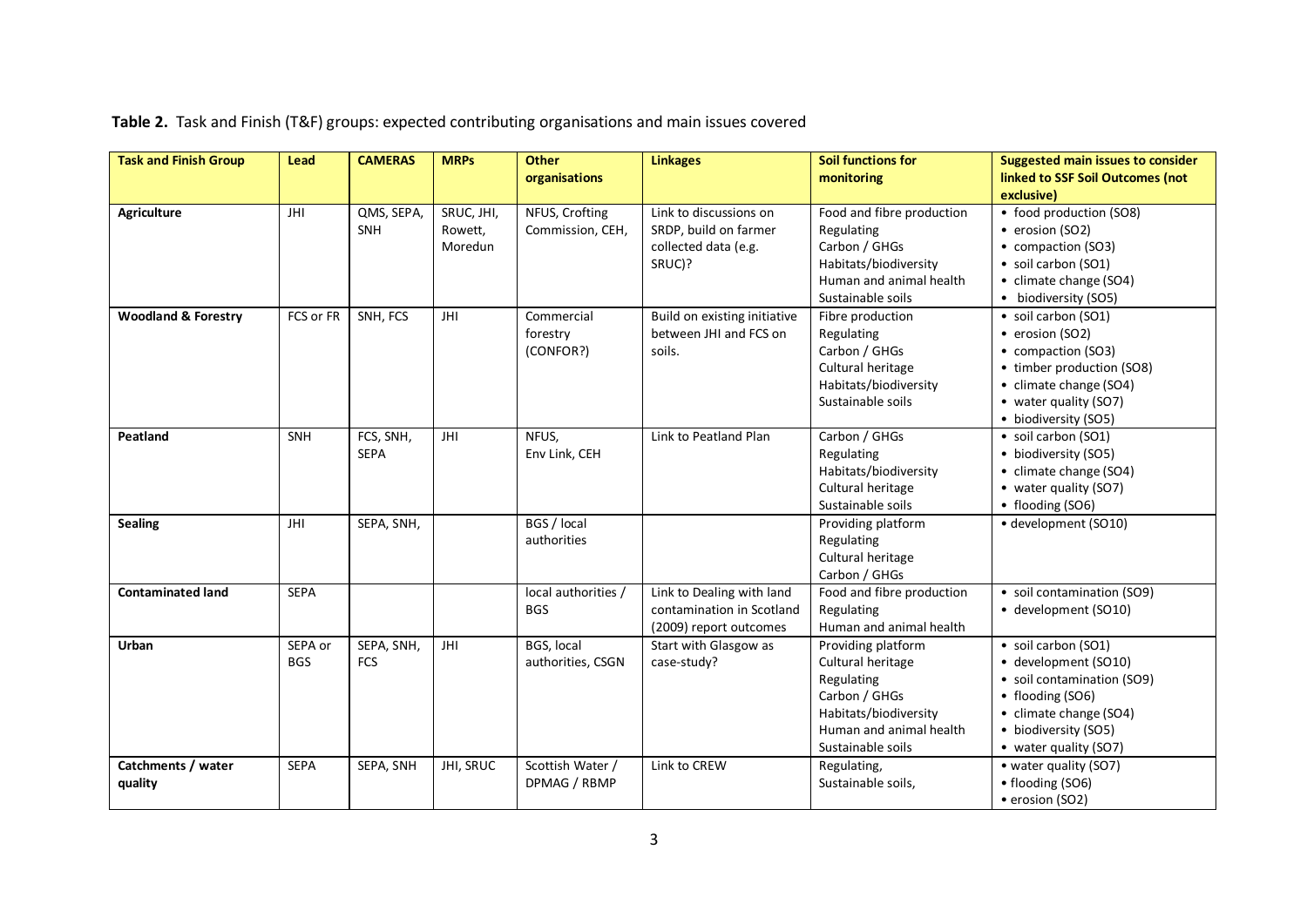| <b>Task and Finish Group</b> |                                       | Lead                  | <b>CAMERAS</b>     | <b>MRPs</b> | Other<br>organisations            | <b>Linkages</b>                                                             | Soil functions for<br>monitoring | <b>Suggested main issues to consider</b><br>linked to SSF Soil Outcomes (not<br>exclusive) |
|------------------------------|---------------------------------------|-----------------------|--------------------|-------------|-----------------------------------|-----------------------------------------------------------------------------|----------------------------------|--------------------------------------------------------------------------------------------|
| relevant<br>to all<br>groups | Integrated<br>monitoring<br>programme | JHI /<br><b>BIOSS</b> | SEPA, SNH,<br>FCS, | All MRPS    | NFUS, Crofting<br>Commission, NGO | Link to RESAS research<br>activities and SG<br><b>Underpinning Capacity</b> | ALL                              | ALL                                                                                        |
|                              | <b>Innovations</b><br>in monitoring   | JHI                   | SEPA, SNH<br>FCS,  | All MRPS    | CEH, BGS,<br>Universities         | Link to RESAS research<br>activities and SG<br><b>Underpinning Capacity</b> | ALL                              | ALL                                                                                        |

# **Table 3.** Tentative list of issues to be considered in T&F groups (not comprehensive) highlighting relevant policy areas outwith the Scottish Soil Framework

| <b>Issue</b>                     | <b>Action</b>                               | T&F group owner | <b>Outcome</b>                           | Related policy / user             |
|----------------------------------|---------------------------------------------|-----------------|------------------------------------------|-----------------------------------|
| Monitor the effectiveness        | Completion of the peatland inventory        | Peatland        | National to site level evidence          | Habitats Directive for designated |
| of restoration on peatland       | and update on degradation status of the     |                 | including annual (?) information on      | sites                             |
| soils and associated             | peat soils.                                 |                 | how many sites are under restoration     | Emissions abatement - Climate     |
| benefits                         | Devise monitoring strategy for peatlands    |                 | affecting soils, and how they are being  | Change Act                        |
|                                  | Include                                     |                 | restored, for example.                   | Scottish Biodiversity Strategy -  |
|                                  | • Emissions abatement                       |                 | Strategy to assess condition of peat     | ecosystem services                |
|                                  | • Water related issues                      |                 | soils as relating to different benefits  |                                   |
|                                  | • Biodiversity                              |                 |                                          |                                   |
| Soil monitoring data             | Review soil data requirements for           | Peatland /      | National reporting                       | Climate change                    |
| needed to comply with            | current and revised IPCC Guidelines and     | Agriculture /   |                                          |                                   |
| <b>IPCC Technical Guidelines</b> | determine whether existing resources        | Woodland and    |                                          |                                   |
|                                  | are sufficient                              | Forestry        |                                          |                                   |
| Monitor contribution of          | Establish representative baseline for the   | Woodland and    | Status of SOC in forest soils - national | Climate Change Act, Land Use      |
| forest /woodland soils to        | status of carbon in forest soils            | forestry        | picture. Build on on-going activities    | Strategy                          |
| climate change mitigation        |                                             |                 |                                          |                                   |
| Monitoring of forest /           | Determine whether current approaches        | Woodland and    | Soil condition for multiple benefits     | Climate Change Act, Land Use      |
| woodland soils as they           | and data are sufficient to monitor for      | forestry        |                                          | Strategy                          |
| relate to multiple benefits      | multiple benefits from woodland and         |                 |                                          |                                   |
|                                  | forest soils                                |                 |                                          |                                   |
| Monitoring capacity of           | Determine whether existing resources        | Agriculture     |                                          | Food security                     |
| agricultural soils to            | and data are sufficient to monitor for soil |                 |                                          |                                   |
| maintain food production         | quality as it relates to food production    |                 |                                          |                                   |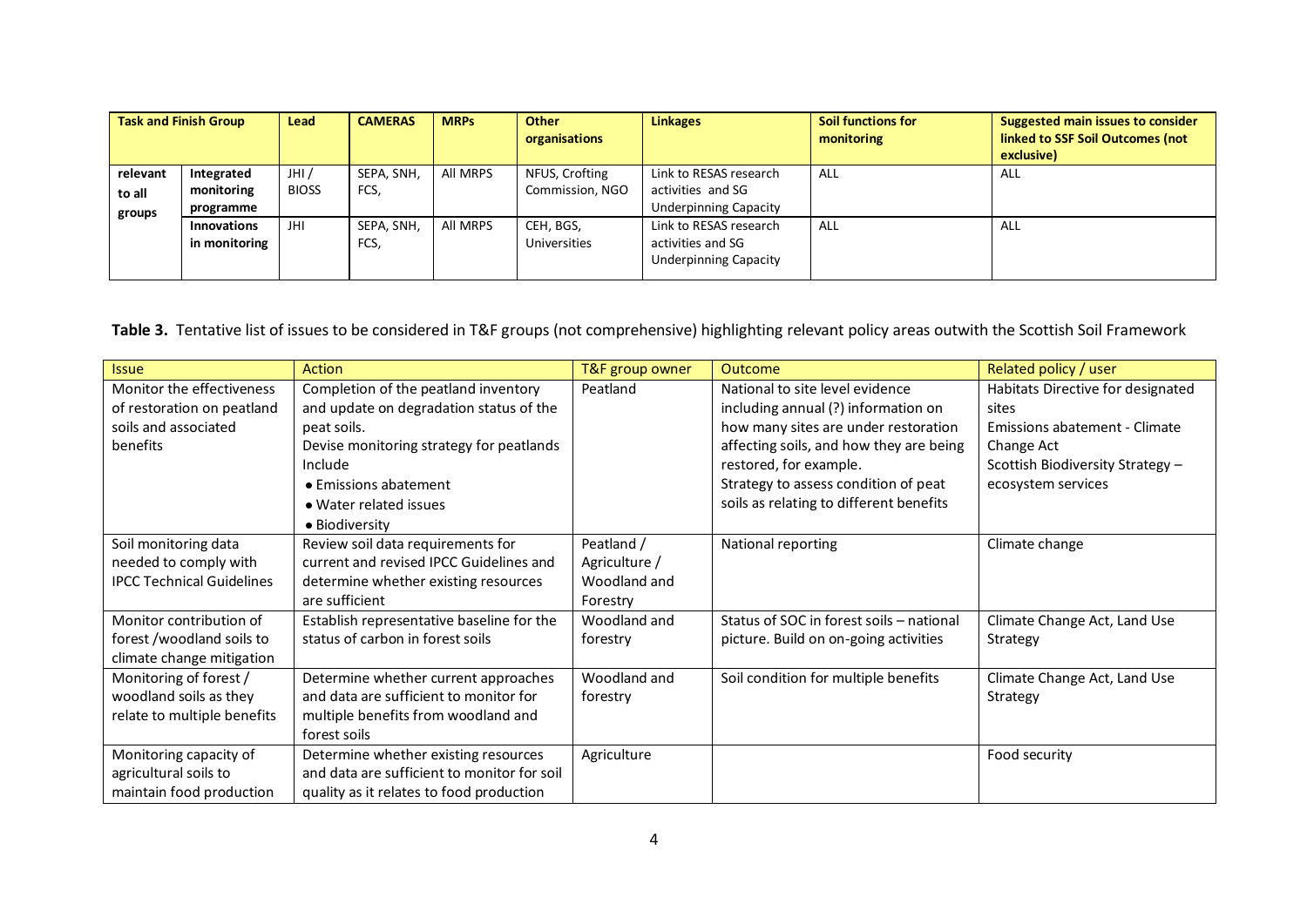| <b>Issue</b>                 | <b>Action</b>                             | T&F group owner | <b>Outcome</b>                           | Related policy / user                 |
|------------------------------|-------------------------------------------|-----------------|------------------------------------------|---------------------------------------|
| Monitoring compliance        | Determine whether existing resources      | Agriculture     | Compliance monitoring (build on          | Climate Change Act                    |
| with GAEC for soil quality   | and data are sufficient to monitor for    |                 | existing activities)                     | <b>SRDP</b>                           |
|                              | SOM, erosion, compaction and sludge       |                 | Can we get all soils sent to commercial  | <b>Compliance with GAEC</b>           |
|                              | regulations                               |                 | labs analysed for soil carbon? What      | Sludge (Use in Agriculture)           |
|                              | Improve integration of existing           |                 | would that tell us? Would it be useful?  | Regulations                           |
|                              | compulsory monitoring activities          |                 |                                          |                                       |
|                              | Establish what is required to monitor     |                 |                                          |                                       |
|                              | actual erosion as opposed to modelled     |                 |                                          |                                       |
|                              | erosion risk                              |                 |                                          |                                       |
|                              | Is it possible to monitor compaction?     |                 |                                          |                                       |
| Monitoring success of agri-  | Determine soil information relevant to    | Agriculture     | Evaluation of sustainability of agri-    | <b>Scottish Biodiversity Strategy</b> |
| environment schemes as       | assess success of schemes and whether     |                 | scheme                                   |                                       |
| they relate to soils         | the current level of soil monitoring is   |                 |                                          |                                       |
|                              | adequate                                  |                 |                                          |                                       |
| Other waste management       | Consider the outcomes of the recent       | Agriculture /   |                                          | <b>Waste Management Licensing</b>     |
| regulations                  | SEPA review of the application of organic | Woodland and    |                                          | Regulations                           |
|                              | materials to land                         | Forestry        |                                          |                                       |
| Monitoring soils to          | What data are required and can local      | Catchments-     | Catchment walks -what can the data       | Water Framework Directive,            |
| improve water quality and    | engagement provide useful data e.g.       | linking to      | be used for re. monitoring - collate the | Controlled Activities Regulations.    |
| reduce flooding              | catchment walks                           | freshwater      | data and assess what use it is           |                                       |
| Monitor the impact of        | Determine what data can be brought        | Infrastructure  | Produce annual estimates for sealing     | Planning                              |
| sealing on soils             | together to provide monitoring of sealing |                 | (GMES data) by land class, rare soil and |                                       |
|                              | impacts on soil functions. In particular  |                 | carbon                                   |                                       |
|                              | carbon, food production and soil cultural |                 |                                          |                                       |
|                              | heritage                                  |                 |                                          |                                       |
| Monitor the quality of soils | Using Glasgow LA as a case study,         | Urban           | Strategy for monitoring of soil quality  | Water quality                         |
| in urban areas and how       | establish what soil monitoring would be   |                 | to address local authority level needs   | Flooding                              |
| they relate to multiple      | required and whether existing resources   |                 |                                          | Contaminated land                     |
| functions                    | and data can meet these needs             |                 |                                          |                                       |
| Innovation in soil           | Remote sensing and aerial photograph      | All             | Underpinning capacity                    |                                       |
| monitoring                   |                                           |                 |                                          |                                       |
| Innovation in soil           | Rapid in-situ methods                     | All             | Underpinning capacity                    |                                       |
| monitoring                   |                                           |                 |                                          |                                       |
| Compatibility in soil        | Standard protocols for sampling and       | All             | Underpinning capacity                    |                                       |
| monitoring                   | analyses                                  |                 |                                          |                                       |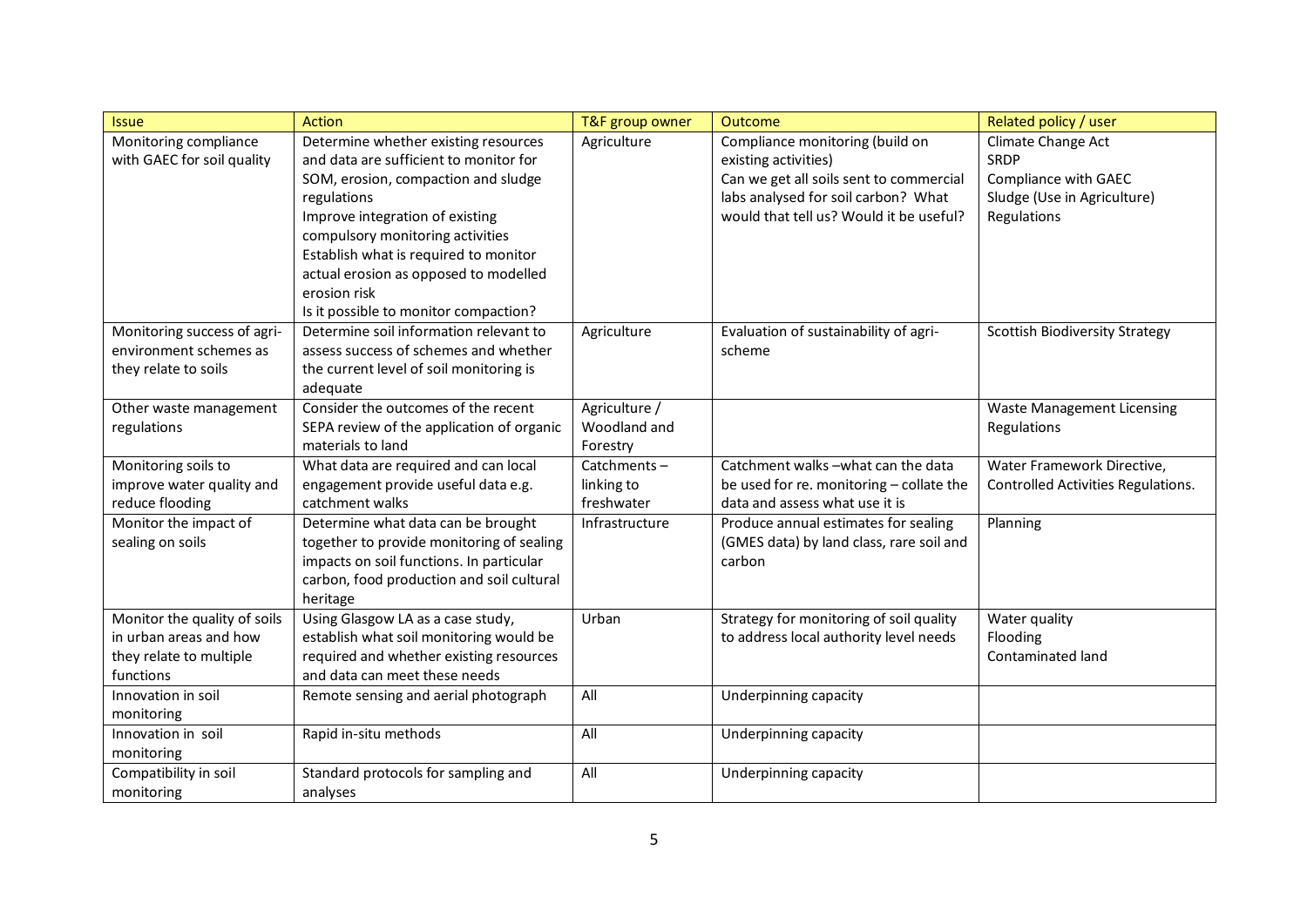| <b>General issues</b>       | <b>Further detail</b>                                                               |
|-----------------------------|-------------------------------------------------------------------------------------|
| What information is needed  | At what spatial scale is this information needed?                                   |
| that includes soil data?    | How often does this information need to be updated?<br>٠                            |
|                             | How will it be used e.g. spatial map, location values,                              |
|                             | etc.?                                                                               |
| What soils data are needed? | What spatial scale does the data need to be collected                               |
|                             | at?                                                                                 |
|                             | How often does the data need to be updated?<br>$\bullet$                            |
| How should monitoring be    | What existing data sources should be used as a                                      |
| carried out?                | baseline?                                                                           |
|                             | If no existing baseline, what should the baseline<br>$\bullet$<br>include?          |
|                             | What sampling strategies are needed and who should<br>$\bullet$<br>do the sampling? |
|                             | What analytical approaches are needed and who<br>$\bullet$                          |
|                             | should do the analyses?                                                             |
|                             | How should monitoring be carried out?<br>$\bullet$                                  |
|                             | What opportunities are there for innovation and non-specialist engagement?          |

**Table 4**. Monitoring requirements – targeted questions for T&F group discussion

### **4. Communicating monitoring**

Data and information collected from existing and future soil monitoring activities will continue to be disseminated though the usual channels by lead/funding organisations (e.g. commissioned research reports, scientific publications).

In addition, it is envisaged that all relevant data collected will ultimately be collated and stored in the Scottish Soil Database and made available to stakeholders via the accompanying website. This will required additional resource for the analysis, interpretation and presentation of soil monitoring data which still remain to be resolved. Further development of the soil MAP would require this information with distinct routes of dissemination from the soil MAP to SSDW.

#### **5. Next steps**

A stepped timetable for delivery in 2014 is proposed in Table 5. A comprehensive and integrated soil monitoring programme for Scotland will take time to fully implement and it is envisaged that further prioritisation will be required. A revised timetable would be produced after the T&F Groups have reported.